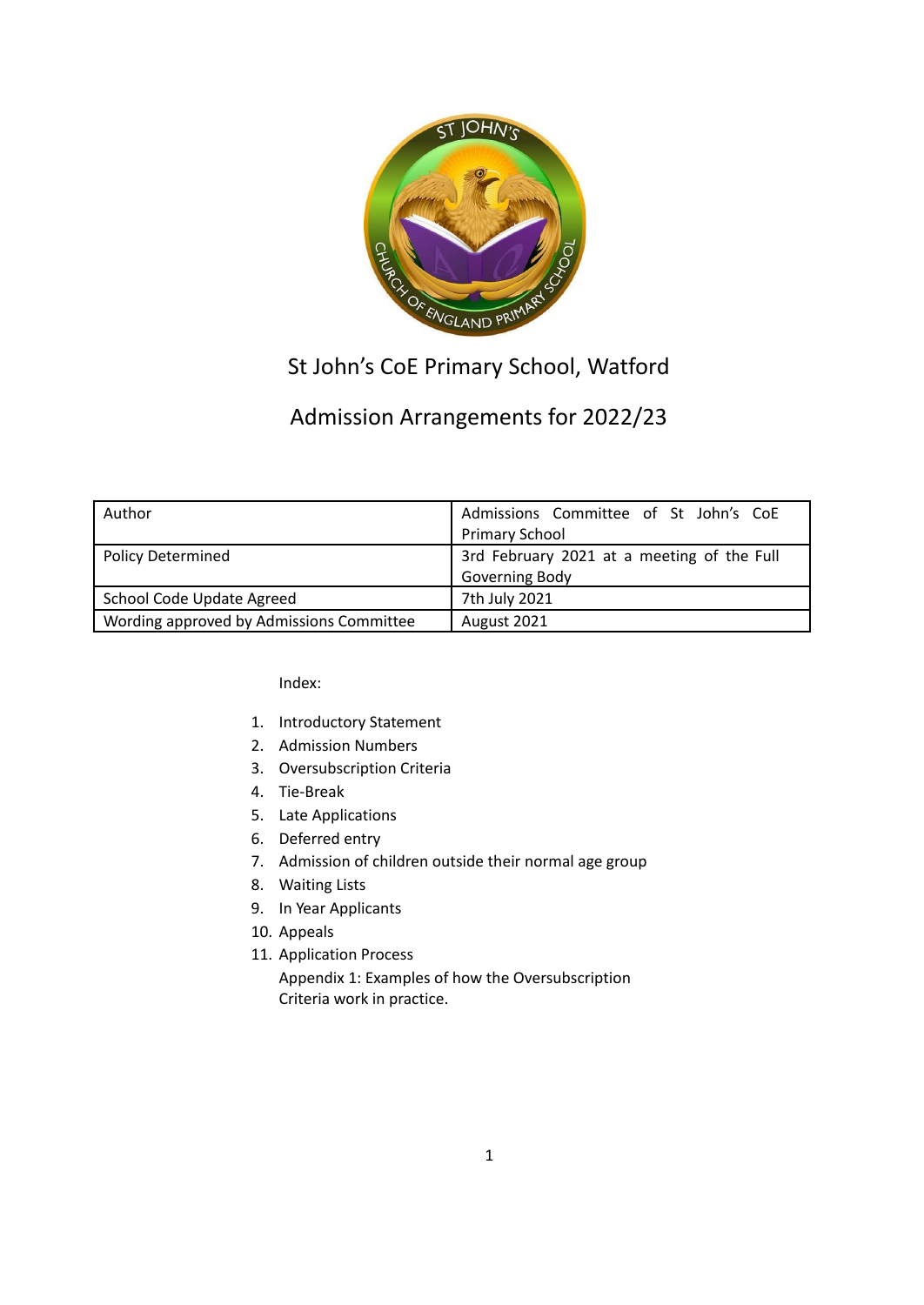## **Admissions Arrangements 2022 for**

## **St John's Church England Primary School, Watford**

## **Section 1 Introductory Statement**

St John's Church of England Primary School, Watford is a church school that is part of the Diocese of St Albans family of over a hundred schools. The school has a religious designation as a Church of England school.

The focus of the school is to serve the local community in Central Watford. It is a school that welcomes pupils from all families - of Christian faith, or of other faiths, or none. Our admissions policy reflects these aspirations.

St John's Church of England Primary School will provide 420 school places for young people aged 4-11 and the admissions arrangements for the Year Group Reception intake are set out below.

St John's Church of England Primary School is committed to straightforward, open, fair and transparent admissions arrangements. The school will act fully in accordance with the School Admissions Code, the School Admissions Appeals Code and admissions law as they apply to academies.

## **Section 2 PAN- Published Admissions Number**

St John's Church of England Primary School has an agreed Published Admissions Number of 60 for admission into year Reception.

Pupils with an Education, Health and Care plan (EHCP) naming St John's Church of England Primary School will be admitted as a priority.

If 60 or less than 60 applications are received, all applicants will be admitted.

If more than 60 applications are received, the oversubscription criteria will be applied.

For twins/multiple births - where one child is admitted under any admission rule, the other twin or siblings will be admitted. Where this would take the school over the published admission number (PAN) of 60, they will be admitted as an exception to the infant class size rule.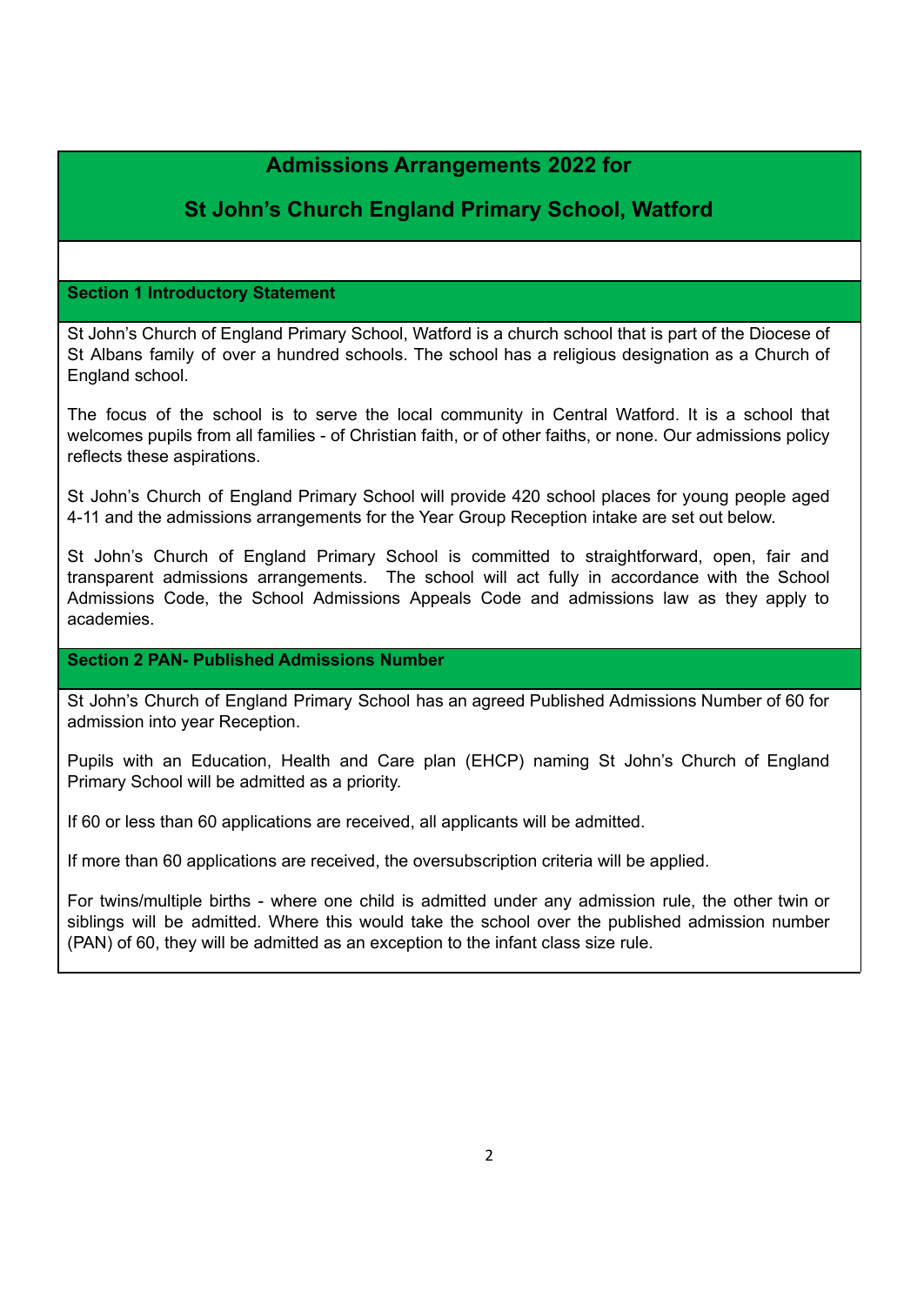#### **Section 3 Oversubscription Criteria**

Following the allocation of places to pupils with or an Education, Health and Care plan (EHCP), naming St John's Church of England Primary School, 50% of the remaining places will be allocated to 'Children of the Christian Faith' following the criteria a-e below and the rest will be allocated without reference to faith again following the criteria a-e below<sup>1</sup>. This applies only to the initial allocation of places. It does not apply to the continuing interest process. The continuing interest process will follow the waiting list process as per section 8, with no distinction between Children of the Christian Faith and Community places.

'Children of the Christian Faith' are defined by regular attendance of worship (at least twice a month for a period of one year prior to the application being submitted) at a Trinitarian Christian church. A Trinitarian church that believes that there is one God, who is Father, Son and Holy Spirit. Attendance of Messy Church is considered worship. This must be evidenced by the completion of the Supplementary Information Form (SIF), counter-signed by the priest/minister. The SIF must be returned directly to the school at the time the application is made and no later than the statutory deadline for on-time applications. In the event that during the period specified for attendance at worship the church has been closed for public worship and has not provided alternative premises for that worship, the requirements of these arrangements in relation to attendance will only apply to the period when the church or alternative premises have been available for public worship.

For those applying for a community place, there is no requirement to complete the Supplementary Information Form (SIF)

The oversubscription criteria are:

- a. Children looked after and children who were previously looked after, including those who appear (to the admission authority) to have been in state care outside of England, and ceased to be in state care as a result of being adopted or became subject to a child arrangements order1 or a special guardianship order.
- b. Children with a social or medical reason where it can be demonstrated that only this school can meet the needs of the child. Applications under this criterion must be supported by written evidence from a professional such as a doctor or social worker involved in the case. Applications under this criteria are considered by the school's governing body.
- c. Siblings of children who will still be attending the school in the academic year of admission. Siblings include half-siblings, step-siblings, adopted or foster brothers or sisters, living in the same family unit at the time when the child is due to start in the school.
- d. Children with a parent who is a current employee<sup>2</sup> of the school with either 2 years service at the time of the application for admission or who has been employed to fill a vacant post for which there is a demonstrable skill shortage<sup>3</sup>. Parent is defined as a natural parent, legal guardian or resident step-parent with whom the child lives with at the same address for the

<sup>&</sup>lt;sup>1</sup> For some examples of how this will work in practice, please see Appendix 1 (at the end of this document).

<sup>&</sup>lt;sup>2</sup> Current employee includes all persons employed directly by the school, whether full time or part time and includes both teachers and support staff.

<sup>&</sup>lt;sup>3</sup> For the 2022/23 admissions arrangements we have determined that current skills shortages apply to Teacher posts only.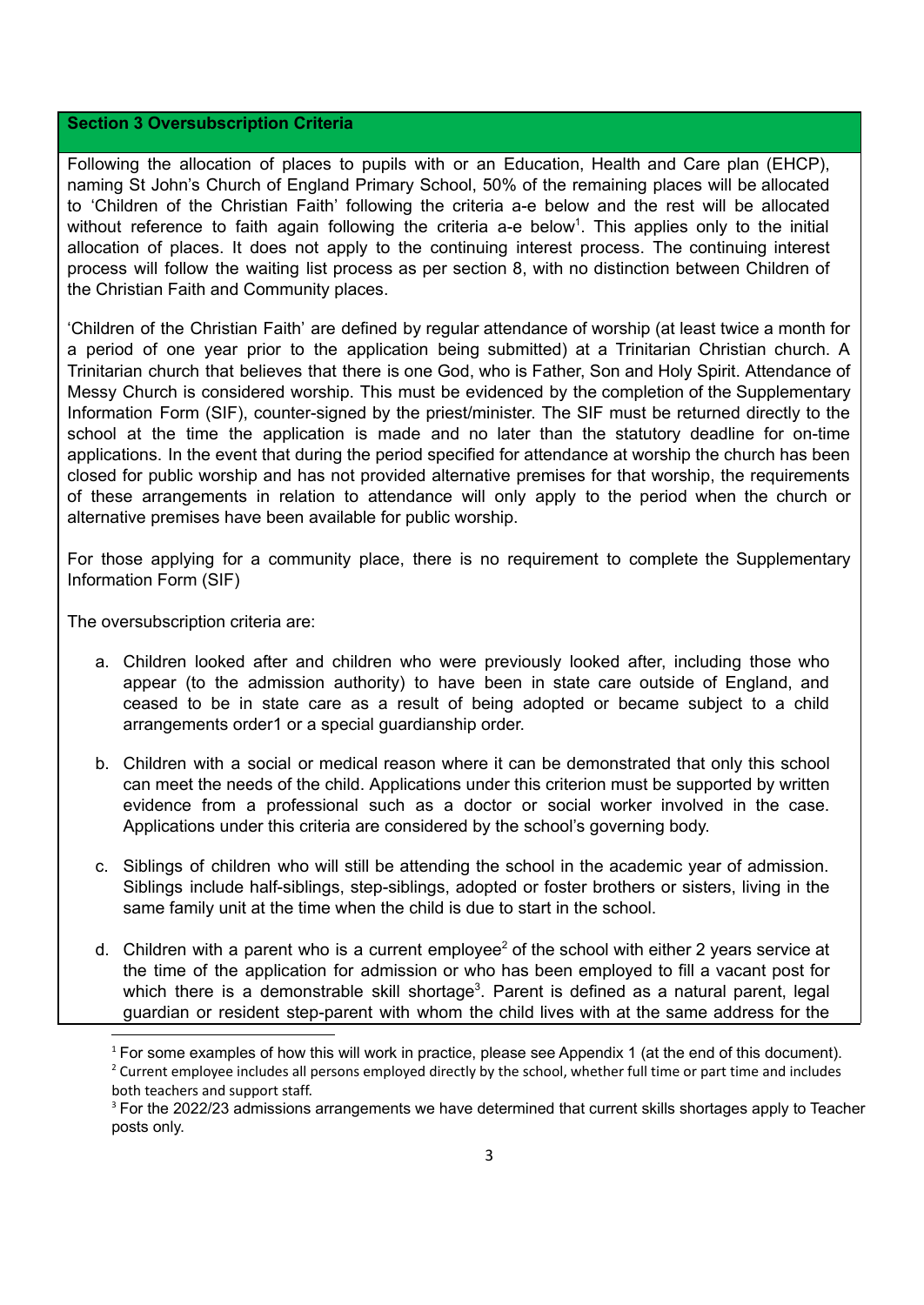majority of the time.

- e. Other children, with priority being given to those living closest to the school.
- This will be the straight line distance from the child's home address to the permanent school site. The same computerised mapping system that Hertfordshire County Council use when calculating distance from home to school for school admissions will be applied.<sup>4</sup> Should the child live at more than one address, their home address will be considered as the address where they spend the majority of the time. If the child lives at two addresses equally, the address of the parent/carer that claims Child Benefit/Child Tax Credit will be considered as the home address. If a family is not in receipt of Child Benefit/Tax Credit, alternative documentation will be requested.

#### **Section 4 Tie-Break**

If more children qualify under a particular rule than there are places available, a tiebreak shall be used by applying the next oversubscription criteria to those children. Where two children with an equal claim on a place at the school, the tie break shall be random allocation. This will be undertaken by someone independent of the school by drawing lots.

## **Section 5 Late Applications**

All applications received after the closing date as advertised by Hertfordshire County Council (usually the 15<sup>th</sup> January) will be considered to be late applications. Late applicants will be considered after those received on time. If, following consideration of all applicants, the school is oversubscribed, parents may request that their child is placed on the school's waiting list.

#### **Section 6 Deferred entry**

Parents offered a place in reception for their child have a right to defer the date their child is admitted, or to take the place up part-time, until the child reaches compulsory school age or until the final term of the school year, whichever comes first. Children reach compulsory school age on the prescribed day following their 5<sup>th</sup> birthday (or on their fifth birthday if it falls on a prescribed day). The prescribed days are 31 August, 31 December and 31 March.

Summer born children (born between  $1<sup>st</sup>$  April and  $31<sup>st</sup>$  August) – St John's believes that each child is unique. Teaching staff will adjust and differentiate the curriculum to cater for all abilities within a year group and meet the individual needs of each child. If, however, a parent considers it to be in their child's best interests to start school in the term following their fifth birthday when they reach compulsory school age, they can make an application for a Reception place for the September after the child's fifth birthday. Parents should discuss this with the school as soon as possible.

<sup>4</sup> Hertfordshire County Council's 'straight line' distance measurement system is used for all home to school measurement. Distances are measured using a computerised mapping system to two decimal places. The measurement is taken from the AddressBase Premium address point of your child's house to the address point of the school. AddressBase Premium data is a nationally recognised method of identifying the location of schools and individual residences.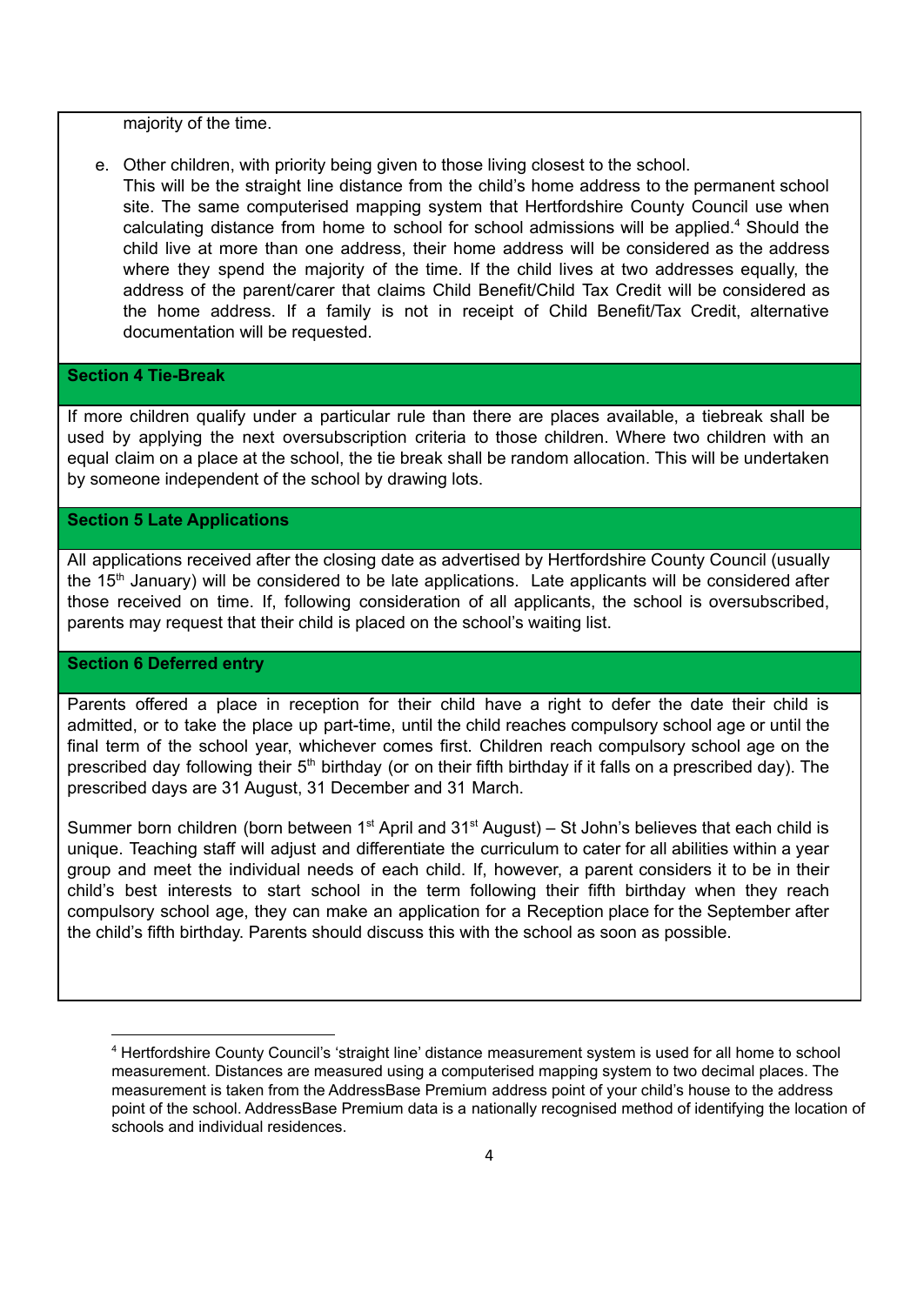#### **Section 7 Admission of Children Outside their Normal Age Group**

Where a parent wishes their child to start school in a year group outside their normal age range, they may request this and should discuss it with the school as soon as possible (for summer born children, please see section 6).

Parents should provide reasons and since decisions will be made based on available information, parents may wish to provide professionally supported evidence (if such evidence is available) to explain why their child's needs cannot be met in the chronological year group.

Requests will be considered by the school's Admissions Committee on a case by case basis. Each request and supporting evidence will be carefully considered on its individual merits and the educational, social and developmental reasons will be taken into account to arrive at a decision in the best interests of the child

Applying by the age appropriate deadlines will mean that in the event the request is refused, the child can still be considered for a place in their correct age group, if a place is available.

Where a parent's request is agreed, they must make an application, providing a copy of the decision as part of the application. Please note that the decision to agree the request to make an application outside a child's normal age group does not guarantee that a place will be available.

Parents do not have the right of an appeal against a decision not to accept a request to admit outside of their year group.

## **Section 8 Waiting Lists**

If the school is oversubscribed, names of all unsuccessful applicants will be placed on a waiting list. Waiting lists will be kept for all year groups within the school. Each list will be kept until the end of the academic year and will operate in accordance with the oversubscription criteria a-e defined in section 3. For the waiting list (including the continuing interest process), no grouping is applied i.e. there is no distinction between Children of the Christian Faith and Community places. The waiting list will be reordered in accordance with the oversubscription criteria whenever anyone is added to or leaves the waiting list.

#### **Section 9 In Year Applications**

An In Year Application is any application for a school place that is received after completion of the normal admission process for a place in Reception, or for a school place in Years 1-6.

The normal admission process for a place in Reception refers to both the initial allocation of places and the subsequent rounds of continuing interest. Between April 2022 and August 2022, for those applying for a place in Reception in September 2022, this is coordinated by the County Council through their online system. To continue on the waiting list from September 2022 onwards, you will then need to make an In Year application directly to the school.

In Year applications should be made directly to the school. Available places will be allocated in accordance with the oversubscription criteria a-e defined in section 4. If there are no spaces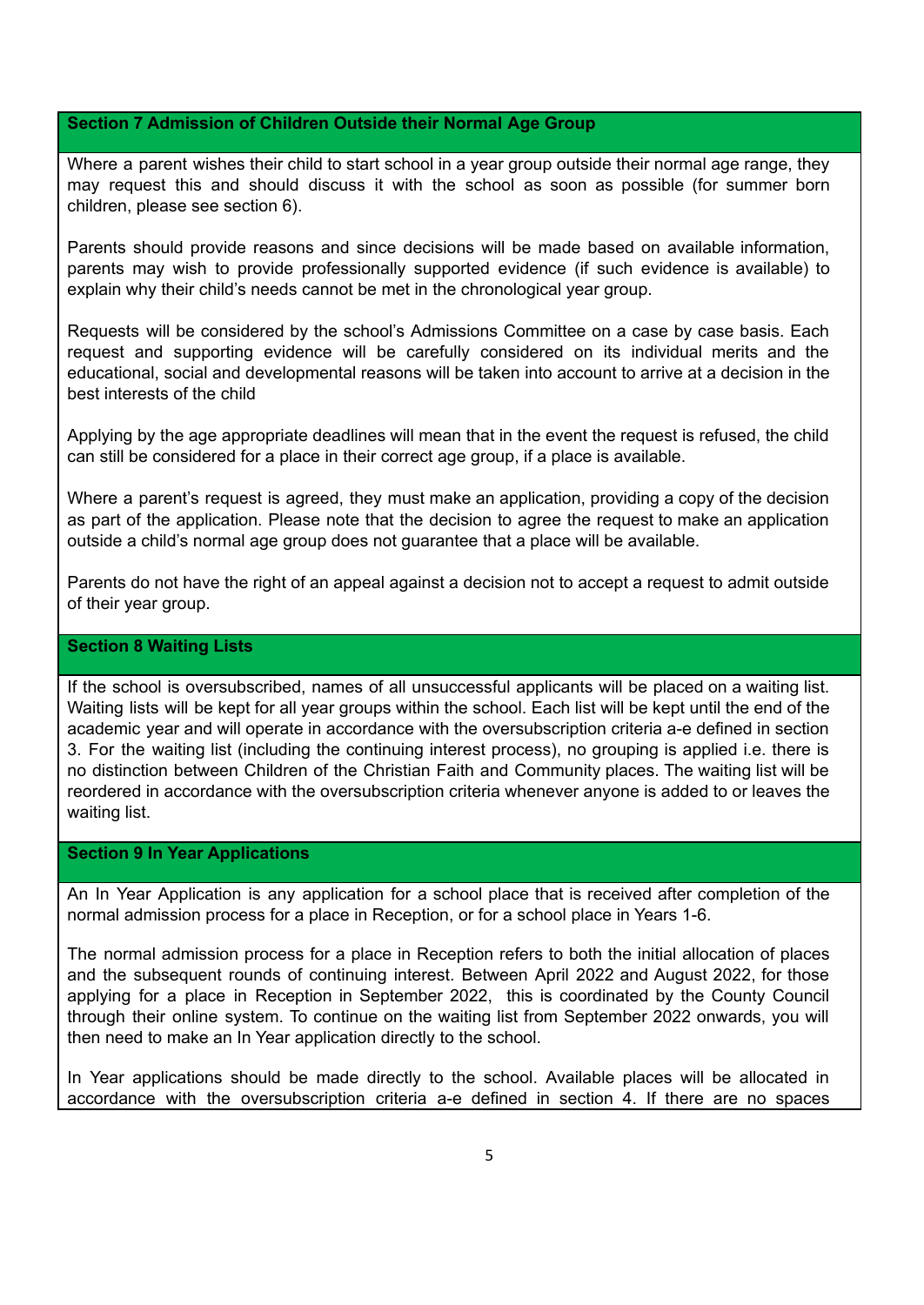available, applicants can request to be placed on the waiting list (see section 8).

We will co-operate in keeping with the local authority's Fair Access Protocol for children who are hard to place. The school will admit children under the Fair Access Protocol before those on continuing interest and, if necessary, above PAN.

## **Section 10 Appeals**

If a parent is dissatisfied with the school's decision not to admit their child(ren), they have the right to appeal to an independent appeals panel against that decision. The determination of the panel will be made in accordance with the School Admission Appeals Code and will be binding on all parties.

St John's Church of England Primary School will use the independent appeals service provided by the local authority. Independent Appeals Panels are appointed in accordance with the School Admission Appeals Code.

We will write to you with the outcome of your application and, if unsuccessful, the county council will contact your with registration details for you to login and appeal online at *[www.hertfordshire.gov.uk/schoolappeals](http://www.hertfordshire.gov.uk/schoolappeals)*

For In-year applications, parents should contact the school directly in the first instance.

Appeals should be made, in writing, to the clerk of the appeals panel within 20 school days from the date of notification that the application was unsuccessful.

## **Section 11 Application Process**

Applications for St John's Church of England Primary School should be made through Hertfordshire County Council's co-ordinated scheme of admissions.

The closing date for admission application forms to be received by the home Local Authority (LA) is 15th January 2022. Hertfordshire families must make an online application to Hertfordshire County Council at [www.hertfordshire.gov.uk/admissions.](http://www.hertfordshire.gov.uk/admissions) Information on admissions, including completing the online application, the allocation process and key dates is available on the county council's website at [www.hertfordshire.gov.uk/admissions.](http://www.hertfordshire.gov.uk/admissions)

Should the school receive more applications than places, it will be necessary to apply the oversubscription criteria as detailed in section 3.

If you would like your child to be considered under the "Children of the Christian Faith" category, you will need to complete the school's Supplementary Information Form (SIF), have it counter-signed by your minister/priest and submit this direct to the school at the same time that you submit your application to HCC and before the deadline of 15th January 2022.

SIF's will be available through the school's website, HCC's website, or can be obtained by contacting the school office. Failure to submit a counter-signed SIF will mean that you cannot be considered under the "Children of the Christian Faith" category (although your application will still be considered in relation to those places allocated without reference to faith).